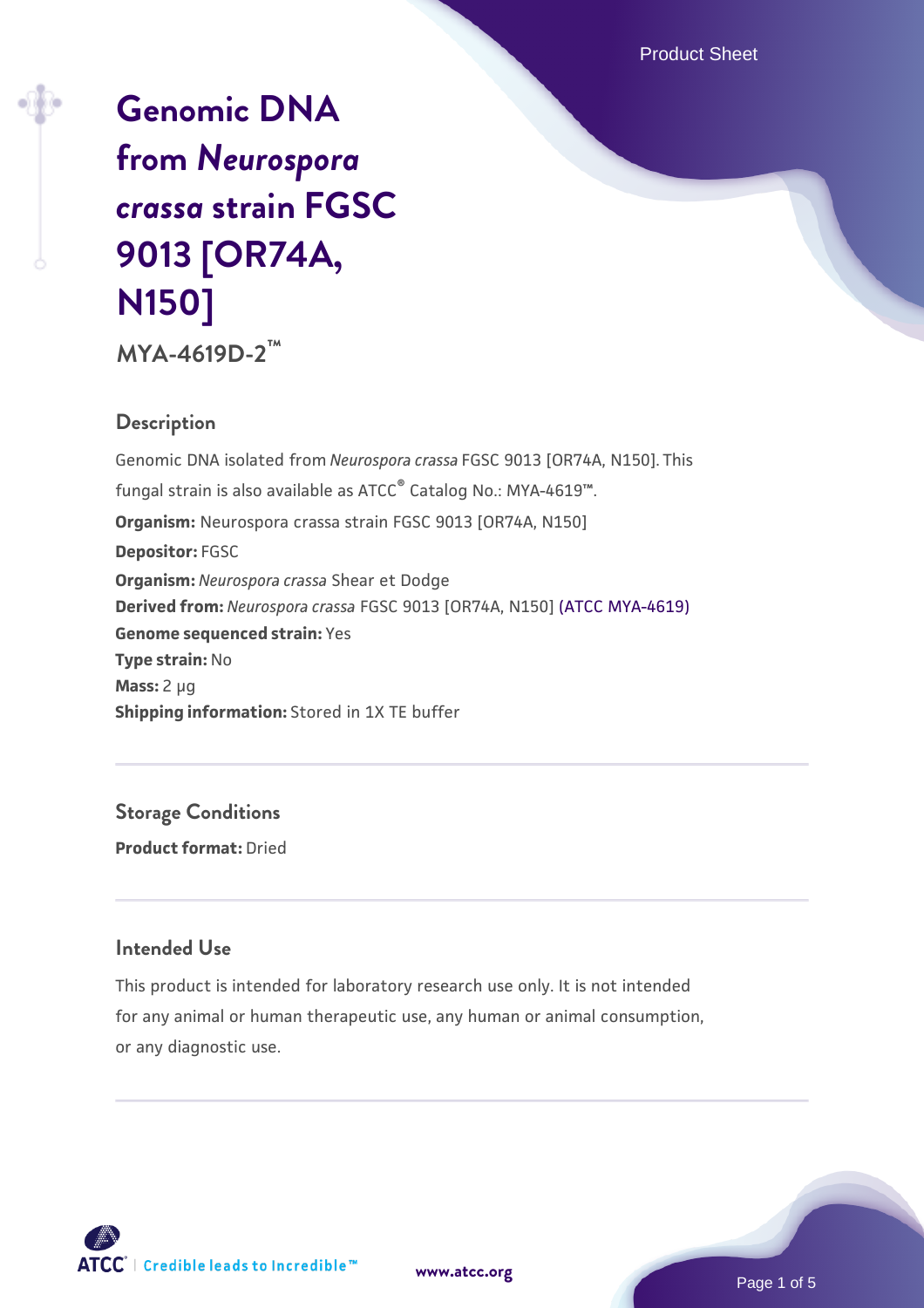# **[Genomic DNA from](https://www.atcc.org/products/mya-4619d-2)** *Neurospora* crassa [strain FGSC](https://www.atcc.org/products/mya-4619d-2) Product Sheet **[9013 \[OR74A, N150\]](https://www.atcc.org/products/mya-4619d-2)**

**MYA-4619D-2**



# **Biosafety Level 1**

ATCC determines the biosafety level of a material based on our risk assessment as guided by the current edition of *Biosafety in Microbiological and Biomedical Laboratories (BMBL)*, U.S. Department of Health and Human Services. It is your responsibility to understand the hazards associated with the material per your organization's policies and procedures as well as any other applicable regulations as enforced by your local or national agencies.

# **Certificate of Analysis**

For batch-specific test results, refer to the applicable certificate of analysis that can be found at www.atcc.org.

# **Quality Control Specifications**

**Electrophoresis - RNA content:** No RNA was detected by electrophoresis **Purity (A260/A280):** 1.7 to 2.0

**Integrity:** Integrity of DNA was determined by electrophoresis on a 1% agarose gel stained with SYBR Safe™, and was found to be of high molecular weight.

**Functional tests:** Functional activity was confirmed by PCR amplification of approximately 1500 base pairs fragment of rRNA gene cluster including ITS1- 5.8S-ITS2 region.

**Identity:** Identity confirmed by sequencing of ITS1, 5.8S gene and ITS2 regions of ribosomal RNA (~ 500 base pairs).

### **Notes**

Genomic DNA isolated from fungi is appropriate for PCR\* and other molecular biology applications.



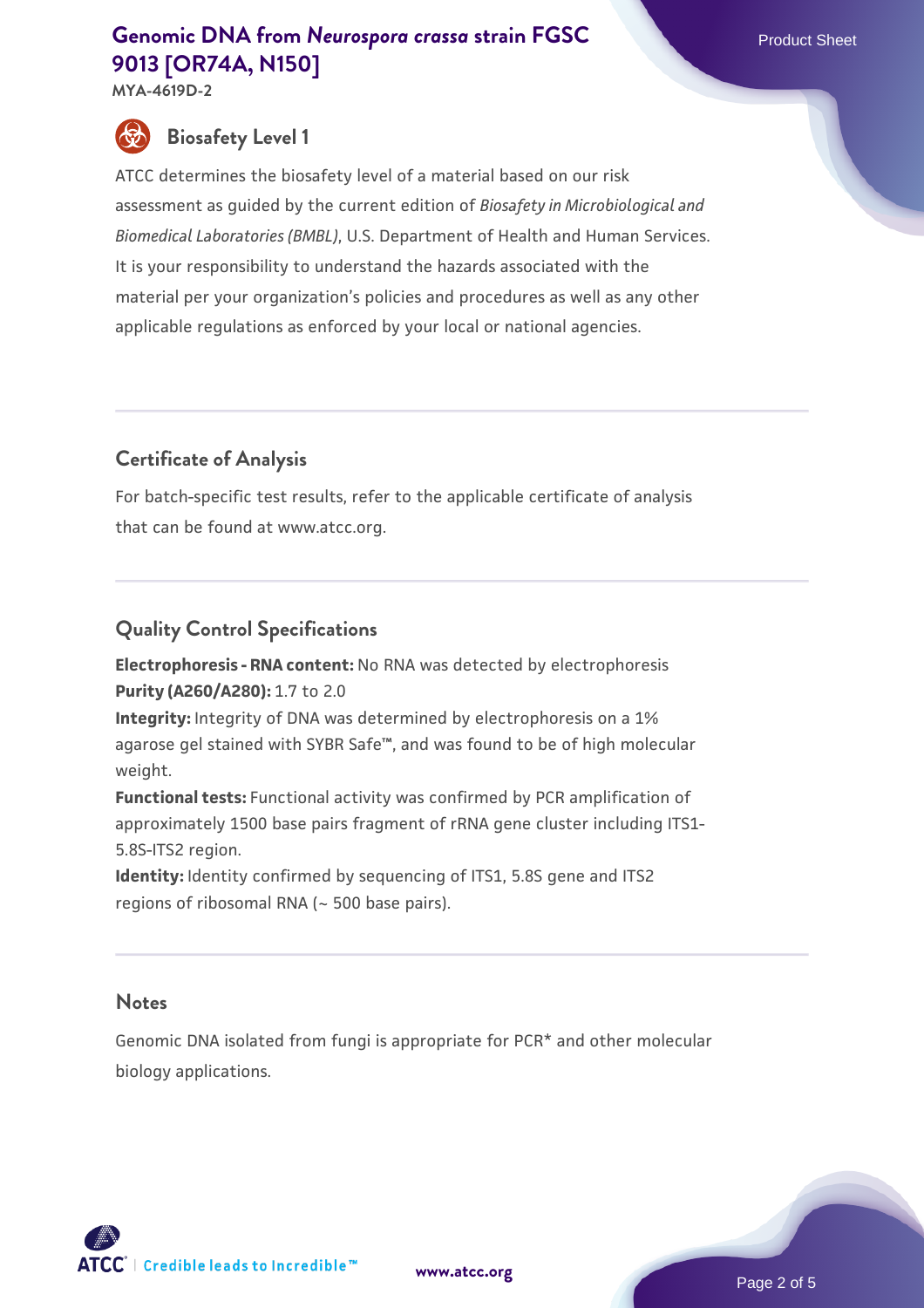# **[Genomic DNA from](https://www.atcc.org/products/mya-4619d-2)** *Neurospora* crassa [strain FGSC](https://www.atcc.org/products/mya-4619d-2) Product Sheet **[9013 \[OR74A, N150\]](https://www.atcc.org/products/mya-4619d-2)**

#### **MYA-4619D-2**

\*The polymerase chain reaction (PCR) process is covered by patents owned by Hoffmann-LaRoche Inc. Use of the PCR process requires a license.

#### **Material Citation**

If use of this material results in a scientific publication, please cite the material in the following manner: Genomic DNA from *Neurospora crassa* strain FGSC 9013 [OR74A, N150] (ATCC MYA-4619D-2)

#### **References**

References and other information relating to this material are available at www.atcc.org.

#### **Warranty**

The product is provided 'AS IS' and the viability of ATCC<sup>®</sup> products is warranted for 30 days from the date of shipment, provided that the customer has stored and handled the product according to the information included on the product information sheet, website, and Certificate of Analysis. For living cultures, ATCC lists the media formulation and reagents that have been found to be effective for the product. While other unspecified media and reagents may also produce satisfactory results, a change in the ATCC and/or depositor-recommended protocols may affect the recovery, growth, and/or function of the product. If an alternative medium formulation or reagent is used, the ATCC warranty for viability is no longer valid. Except as expressly set forth herein, no other warranties of any kind are provided, express or implied, including, but not limited to, any implied warranties of merchantability, fitness for a particular purpose, manufacture according to cGMP standards, typicality, safety, accuracy, and/or noninfringement.



**[www.atcc.org](http://www.atcc.org)**

Page 3 of 5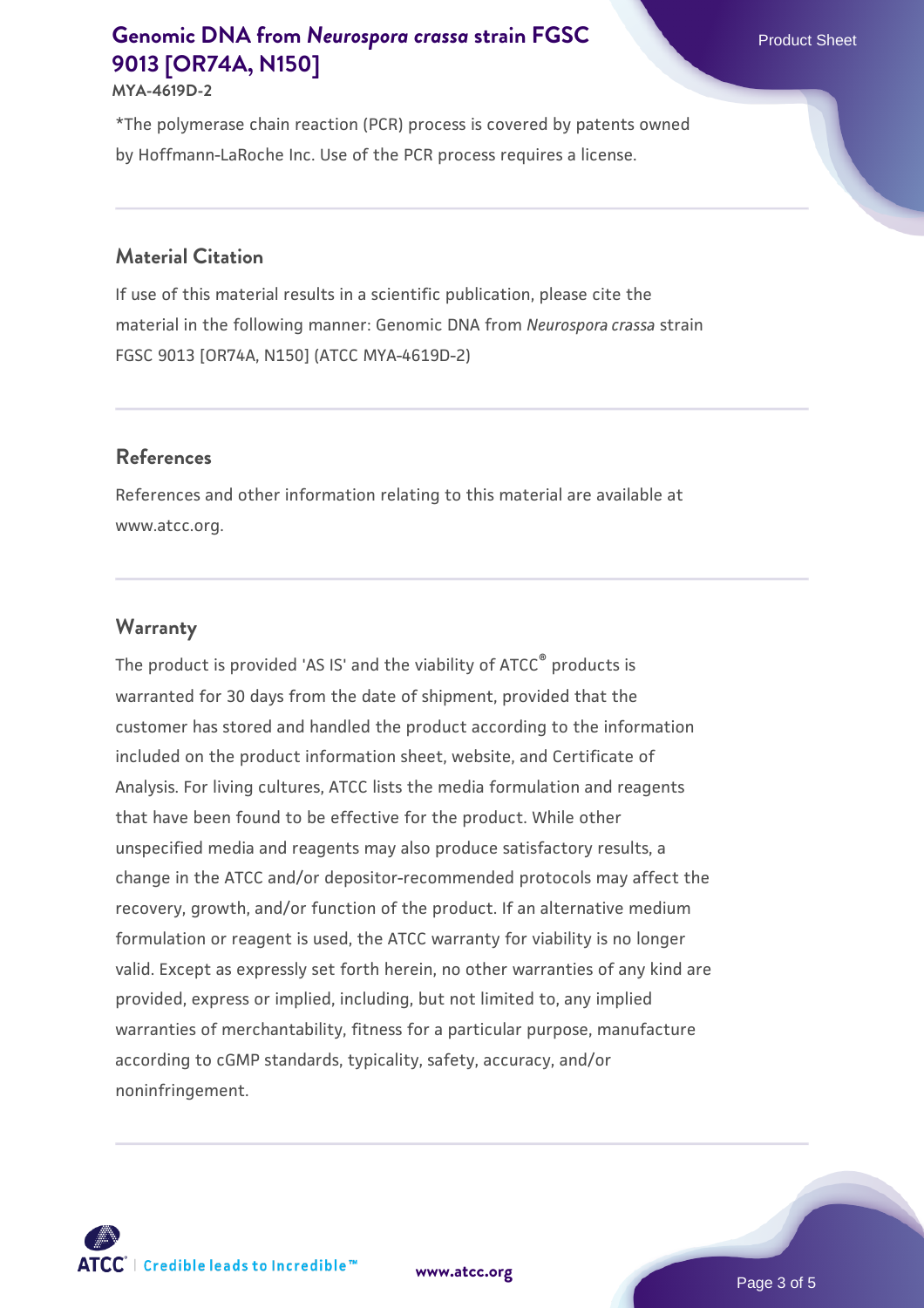# **[Genomic DNA from](https://www.atcc.org/products/mya-4619d-2)** *Neurospora* crassa [strain FGSC](https://www.atcc.org/products/mya-4619d-2) Product Sheet **[9013 \[OR74A, N150\]](https://www.atcc.org/products/mya-4619d-2)**

**MYA-4619D-2**

## **Disclaimers**

This product is intended for laboratory research use only. It is not intended for any animal or human therapeutic use, any human or animal consumption, or any diagnostic use. Any proposed commercial use is prohibited without a license from ATCC.

While ATCC uses reasonable efforts to include accurate and up-to-date information on this product sheet, ATCC makes no warranties or representations as to its accuracy. Citations from scientific literature and patents are provided for informational purposes only. ATCC does not warrant that such information has been confirmed to be accurate or complete and the customer bears the sole responsibility of confirming the accuracy and completeness of any such information.

This product is sent on the condition that the customer is responsible for and assumes all risk and responsibility in connection with the receipt, handling, storage, disposal, and use of the ATCC product including without limitation taking all appropriate safety and handling precautions to minimize health or environmental risk. As a condition of receiving the material, the customer agrees that any activity undertaken with the ATCC product and any progeny or modifications will be conducted in compliance with all applicable laws, regulations, and guidelines. This product is provided 'AS IS' with no representations or warranties whatsoever except as expressly set forth herein and in no event shall ATCC, its parents, subsidiaries, directors, officers, agents, employees, assigns, successors, and affiliates be liable for indirect, special, incidental, or consequential damages of any kind in connection with or arising out of the customer's use of the product. While reasonable effort is made to ensure authenticity and reliability of materials on deposit, ATCC is not liable for damages arising from the misidentification or misrepresentation of such materials.

Please see the material transfer agreement (MTA) for further details regarding the use of this product. The MTA is available at www.atcc.org.

**Copyright and Trademark Information**